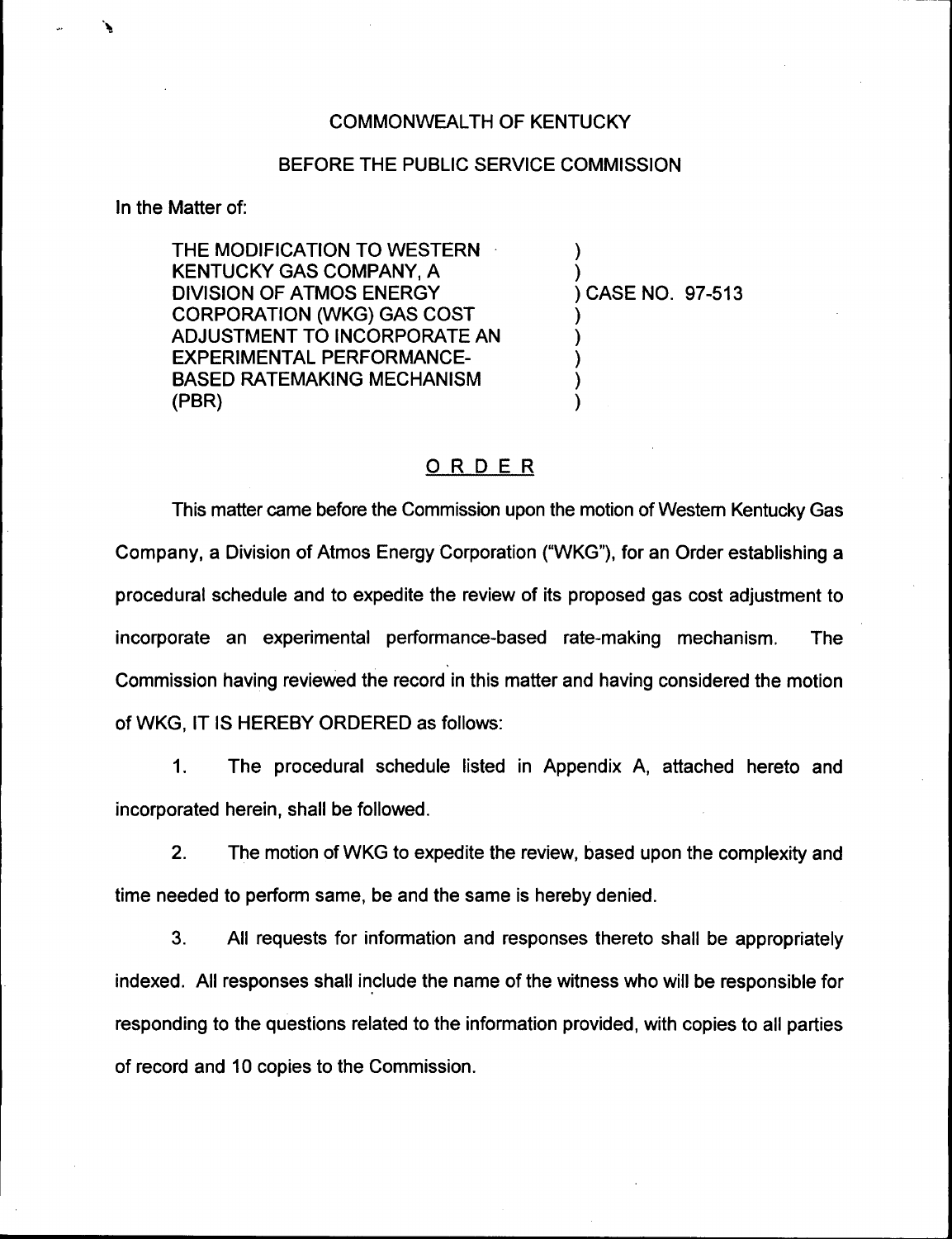4. WKG shall give notice of the hearing in accordance with the provisions set out in 807 KAR 5:011, Section 8(5). At the time publication is requested, the Applicant shall forward a duplicate of the notice and request to the Commission.

5. Motions for extensions of time with respect to the schedule herein shall be made in writing and will be granted only upon a showing of compelling reasons.

6. Nothing contained herein shall prevent the Commission from entering further Orders in this matter.

Done at Frankfort, Kentucky, this 26th day of January, 1998.

### PUBLIC SERVICE COMMISSION

For the Comm™ission

ATTEST:  $\triangle$ Executive Director